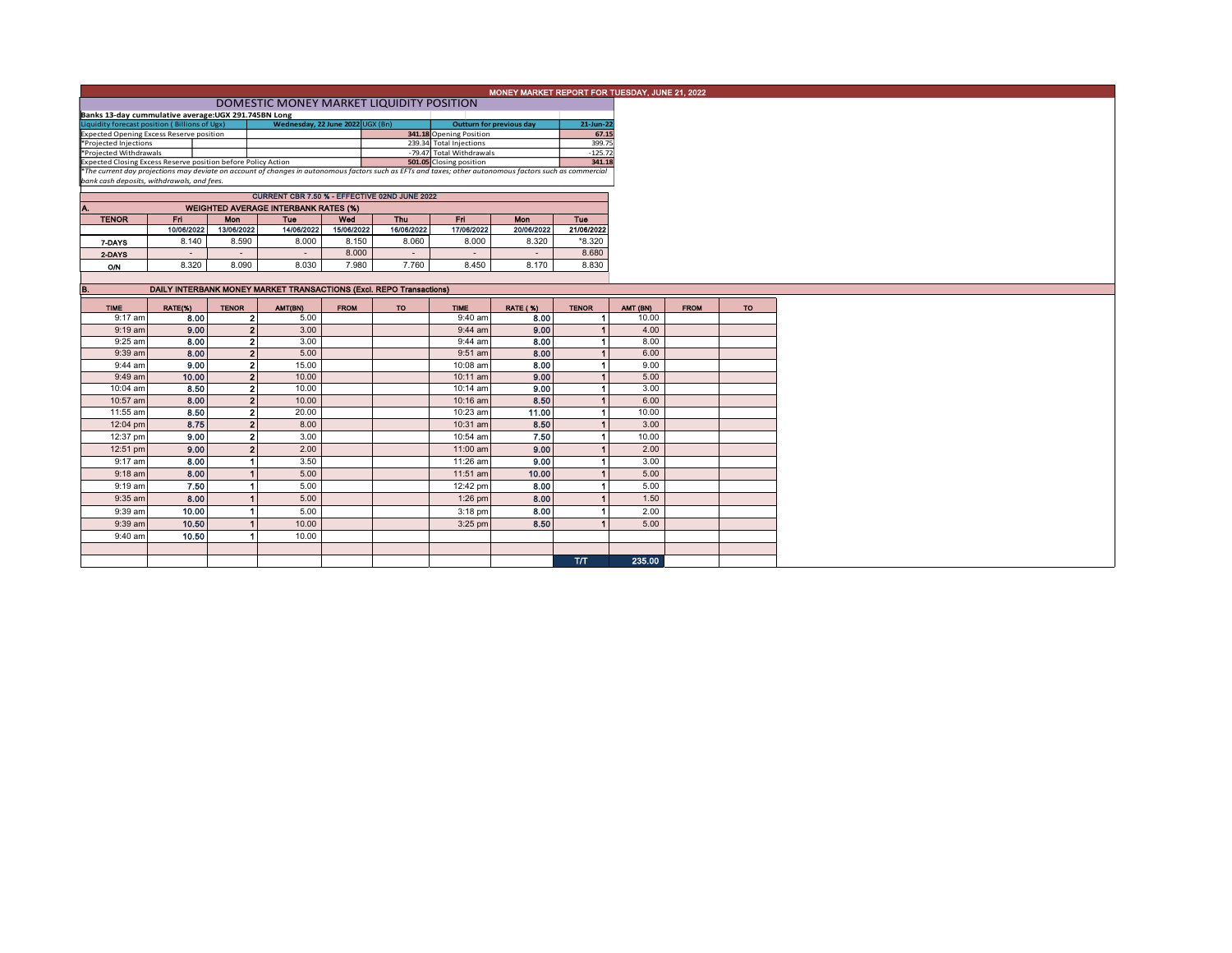

| <b>DATE</b>            | <b>THUR</b>                                                                                 | <b>THUR</b> | <b>THUR</b> | <b>THUR</b> | <b>THUR</b> | <b>THUR</b> | <b>THUR</b> | <b>THUR</b> | <b>THUR</b> | <b>THUR</b> | <b>THUR</b> | <b>THUR</b> | <b>TOTAL</b> | <b>TOTAL</b> |
|------------------------|---------------------------------------------------------------------------------------------|-------------|-------------|-------------|-------------|-------------|-------------|-------------|-------------|-------------|-------------|-------------|--------------|--------------|
|                        | 23-Jun-22                                                                                   | 30-Jun-22   | 07-Jul-22   | 14-Jul-22   | 21-Jul-22   | 28-Jul-22   | 04-Aug-22   | 11-Aug-22   | 18-Aug-22   | 25-Aug-22   | 10-Nov-22   | 08-Dec-22   | 19-Jan-23    |              |
| <b>REPO</b>            | 283.28                                                                                      |             |             |             |             |             |             |             |             |             |             |             |              | 283.28       |
| <b>REV REPO</b>        |                                                                                             |             |             |             |             |             |             |             |             |             |             | -           | -            |              |
| <b>BOU BILL/DEPO A</b> | 69.70                                                                                       | 26.03       | 652.14      |             |             | 41.06       | 66.00       |             | 26.60       |             | 15.00       | 22.13       | 12.57        | 931.23       |
| <b>TOTALS</b>          | 352.98                                                                                      | 26.03       | 652.14      |             |             | 41.06       | 66.00       | ×.          | 26.60       | $\sim$      | 15.00       | 22.13       | 12.57        | 1.214.51     |
|                        | Total O/S Deposit Auction & BOU Bill balances held by BOU up to 19 JANUARY 2023: UGX 931 BN |             |             |             |             |             |             |             |             |             |             |             |              |              |
|                        | Total O/S Repo, Reverse Repo, BOU Bill balances held by BOU: UGX 1,215 BN                   |             |             |             |             |             |             |             |             |             |             |             |              |              |

|                                                                      | (EI) STOCK OF TREASURY SECURITIES                                                    |             |                  |             | EII)<br><b>MONETARY POLICY MARKET OPERATIONS</b> |                   |               |            |              |              |  |  |  |
|----------------------------------------------------------------------|--------------------------------------------------------------------------------------|-------------|------------------|-------------|--------------------------------------------------|-------------------|---------------|------------|--------------|--------------|--|--|--|
|                                                                      | LAST TBIILS ISSUE DATE: 25-MAY-2022                                                  |             |                  |             | (VERTICAL REPOS, REV-REPOS & BOU BILL)           |                   |               |            |              |              |  |  |  |
|                                                                      | On-the-run O/S T-BILL STOCKs (Bns-UGX)                                               |             | 5.060.60         | 22/06/2022  | <b>OMO</b>                                       | <b>ISSUE DATE</b> | <b>AMOUNT</b> | <b>WAR</b> | <b>RANGE</b> | <b>TENOR</b> |  |  |  |
| 22/06/2022 REPO<br>24.702.37<br>On-the-run O/S T-BONDSTOCKs(Bns-UGX) |                                                                                      |             |                  |             |                                                  | $23$ -May -       | 29.00         | 6.500      |              |              |  |  |  |
| TOTAL TBILL & TBOND STOCK- UGX                                       |                                                                                      |             | 29.762.97        |             | <b>REPO</b>                                      | $24$ -May         | 146.00        | 6.500      |              |              |  |  |  |
| 0/3=Outstanding                                                      |                                                                                      |             |                  | <b>REPO</b> | 25-May -                                         | 178.50            | 6.500         |            |              |              |  |  |  |
| <b>MATURITY</b>                                                      | <b>TOTAL STOCK</b>                                                                   | YTM (%)     | <b>CHANGE IN</b> |             | <b>REPO</b>                                      | 26-May -          | 399.00        | 6.500      |              |              |  |  |  |
|                                                                      | (BN UGX)                                                                             | AT CUT OFF* | YTM (+/-)        |             | <b>REPO</b>                                      | $27$ -May -       | 147.00        | 6,500      |              |              |  |  |  |
| 91                                                                   | 80.10                                                                                | 7.952       | 1.451            |             | <b>REPO</b>                                      | 30-May -          | 95.00         | 6.500      |              |              |  |  |  |
| 182                                                                  | 349.69                                                                               | 9.000       | 1.011            |             | <b>REPO</b>                                      | $31$ -May -       | 93.00         | 6.500      |              |              |  |  |  |
| 364                                                                  | 4.630.81                                                                             | 10.000      | 1.000            |             | <b>REPO</b>                                      | $02$ -Jun $-$     | 123.00        | 7.500      |              |              |  |  |  |
| 2YR                                                                  | 1.078.68                                                                             | 9.900       | $-0.590$         |             | <b>REPO</b>                                      | $08$ -Jun $-$     | 20.00         | 7.500      |              |              |  |  |  |
| 3YR                                                                  | 92.41                                                                                | 12.090      | $-1.010$         |             | <b>REPO</b>                                      | $10$ -Jun $-$     | 215.00        | 7.500      |              |              |  |  |  |
| 5YR.                                                                 | 963.61                                                                               | 14,500      | 0.110            |             | <b>BOU BILL</b>                                  | $10$ -Jun $-$     | 14.91         | 8.297      |              | 27           |  |  |  |
| 10YR                                                                 | 9.941.74                                                                             | 13.750      | 0.250            |             | <b>BOU BILL</b>                                  | $10$ -Jun $-$     | 7.90          | 7.500      |              | 55           |  |  |  |
| 15YR                                                                 | 9.429.68                                                                             | 14.390      | $-1.510$         |             | <b>REPO</b>                                      | $13$ -Jun $-$     | 371.00        | 7.500      |              |              |  |  |  |
| 20YR                                                                 | 3,196.25                                                                             | 17.008      | 1.108            |             | <b>BOU BILL</b>                                  | $13$ -Jun $-$     | 561.05        | 7.996      |              | 24           |  |  |  |
|                                                                      | Cut OFF is the lowest price/highest vield that satisfies the auction awarded amount. |             |                  |             | <b>BOU BILL</b>                                  | $13$ -Jun $-$     | 24.70         | 8.511      |              | 52           |  |  |  |
|                                                                      |                                                                                      |             |                  |             | <b>REPO</b>                                      | $14$ -Jun $-$     | 3.00          | 7.500      |              |              |  |  |  |
|                                                                      |                                                                                      |             |                  |             | <b>REPO</b>                                      | $15$ -Jun $-$     | 156.00        | 7.500      |              |              |  |  |  |
|                                                                      |                                                                                      |             |                  |             | <b>REPO</b>                                      | $16$ -Jun $-$     | 133.00        | 7.500      |              |              |  |  |  |
|                                                                      |                                                                                      |             |                  |             | <b>REPO</b>                                      | $17 - Jun$ -      | 203.00        | 7.500      |              |              |  |  |  |
|                                                                      |                                                                                      |             |                  |             | <b>REPO</b>                                      | $20 - Jun$ -      | 150.00        | 7.500      |              |              |  |  |  |

WAR-Weighted Average Rate